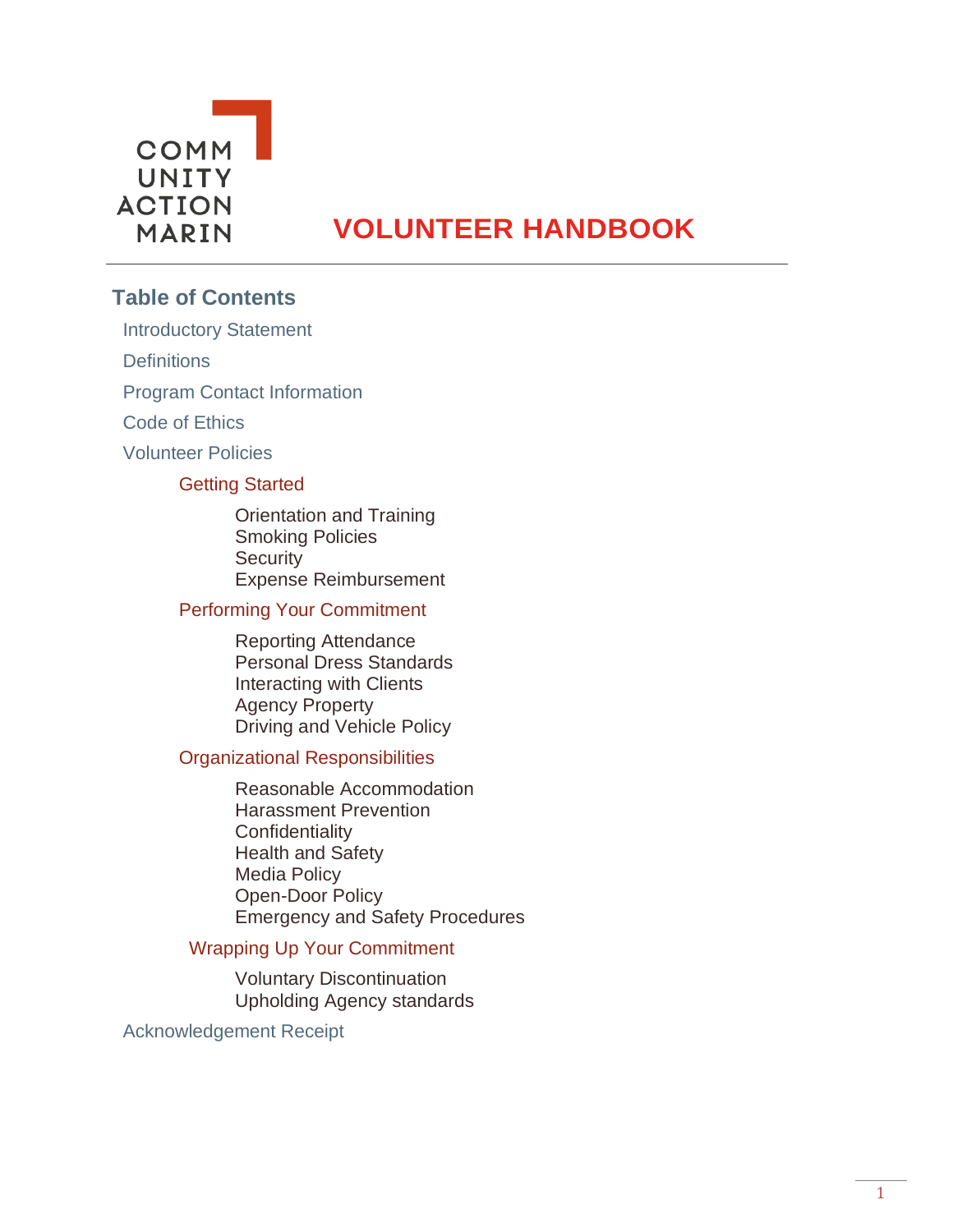## **Introductory Statement**

Thank you for choosing to volunteer with Community Action Marin! Our program depends on our vision, mission, promise, and purpose and people like you make it successful!

- **Vision**: All of us in Marin have an equal opportunity to live our lives with dignity and respect.
- **Mission**: We make it possible for people to achieve wellbeing by providing the education, mental health, and vital services they need. Together, we break down the barriers that get in the way of fair and lasting change in service to better outcomes for all.
- **Promise**: Community Action Marin changes people's lives, embodies the spirit of hope, improves communities, and makes America a better place to live. We care about the entire community, and we are dedicated to helping people help themselves and each other.
- **Purpose**: Working alongside the Agency to foster relationships based on inclusivity and unity in service of Marin County.

Community Action Marin values its volunteers, their contributions to the Agency, and to the community we serve. As an unpaid individual who assists the program under the supervision of Agency personnel, we are committed to maintaining a healthy and comfortable environment and to ensuring high standards of fairness. We hope that our values will encourage you as a volunteer to share your talents and skills with our community, clients, children, and staff.

Community Action Marin developed this Volunteer Handbook to describe many of our policies and procedures. You should familiarize yourself with the contents of the Handbook. If you have any questions about this Handbook, we encourage you to ask your Agency supervisor or Volunteer Services.

## **Definitions**

This Volunteer Handbook includes some of the following terms that have a generalized meaning.

"**Agency**": Refers to Community Action Marin

"**Program Director**": Head of a program with overall direction of program activity with supervisory responsibility over one or more employees and/or volunteers.

"**Supervisor**": The first line management "Agency" employee who has supervisory responsibility (i.e., performance evaluations) over one or more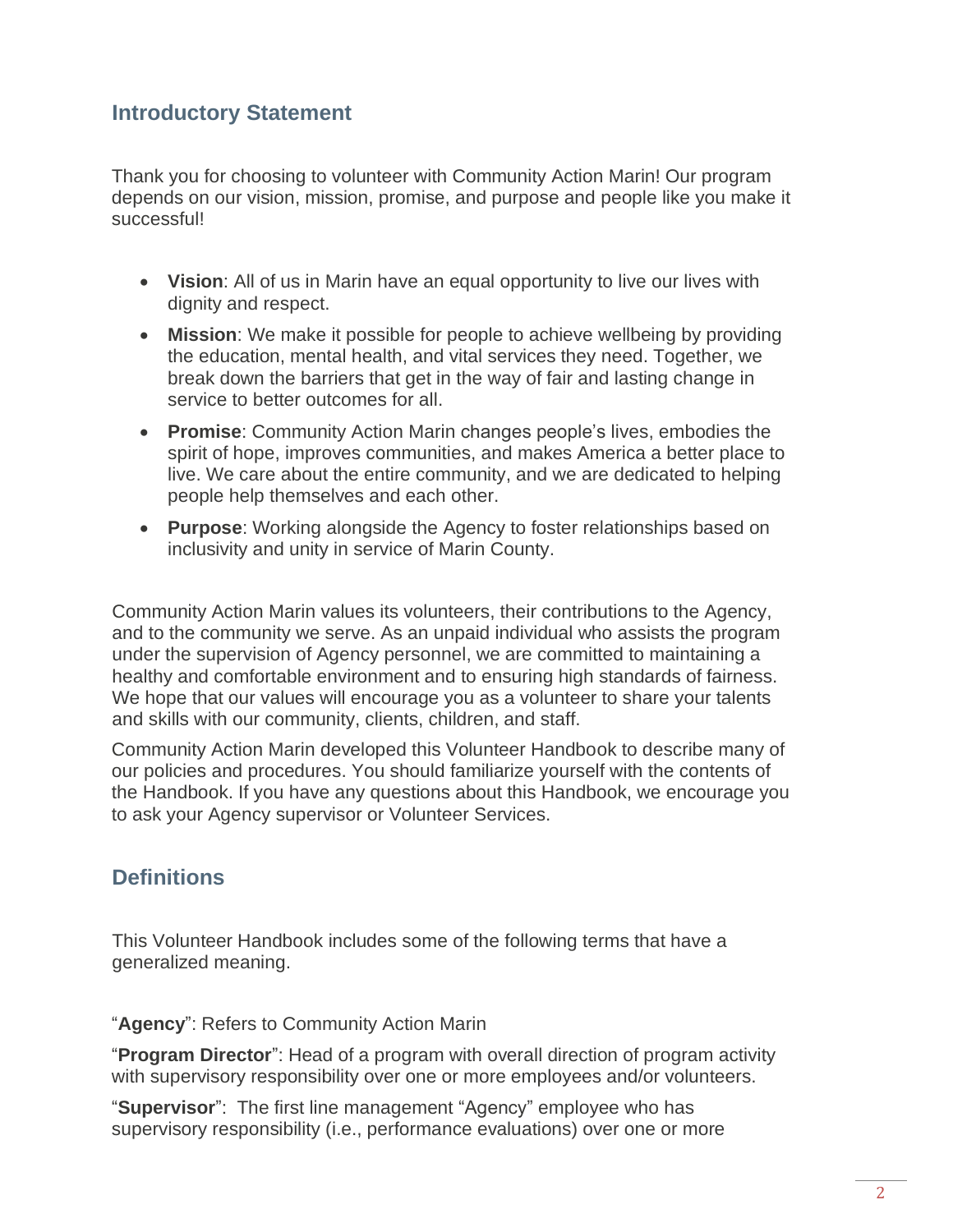volunteers and is generally in charge of a unit of program operations.

"**Event-specific commitment**": A volunteer opportunity that lasts for a few hours or days.

"**Ongoing commitment**": A volunteer opportunity that has no specific end date.

## **Volunteer Program Contact Information**

If you have any questions or concerns, please contact Volunteer Services at [volunteer@camarin.org](mailto:volunteer@camarin.org) or call the main office at 415-526-750[0.](mailto:volunteer@camarin.org)

## **Code of Ethics**

Community Action Marin has earned the trust and confidence of the public through years of ethical, honest, and responsible charitable service. All volunteers have agreed to the Community Action Marin Code of Ethics by receiving a copy in advance of beginning their service with the Agency. We thank you for helping us uphold these standards of behavior.

## **Volunteer Policies**

## **Getting Started**

#### **Orientation and Training**

Volunteers must participate in an orientation session with Volunteer Services, and their assigned program/supervisor. The orientation may include program descriptions, volunteer expectations, and a review of policies and procedures. If additional training is necessary, your Agency program director or supervisor will make appropriate arrangements.

#### Smoking Policies

Smoking is not allowed in any area of the Community Action Marin facilities or in agency vehicles. Volunteers who smoke may do so in public areas adjacent to the agency's facilities, such as sidewalks, but not within fifty (50) feet of any door or window that may allow the smoke to drift into the facility.

Smoking is prohibited on the premises of all child development facilities including outdoors; smoking must be:

• Out of sight of children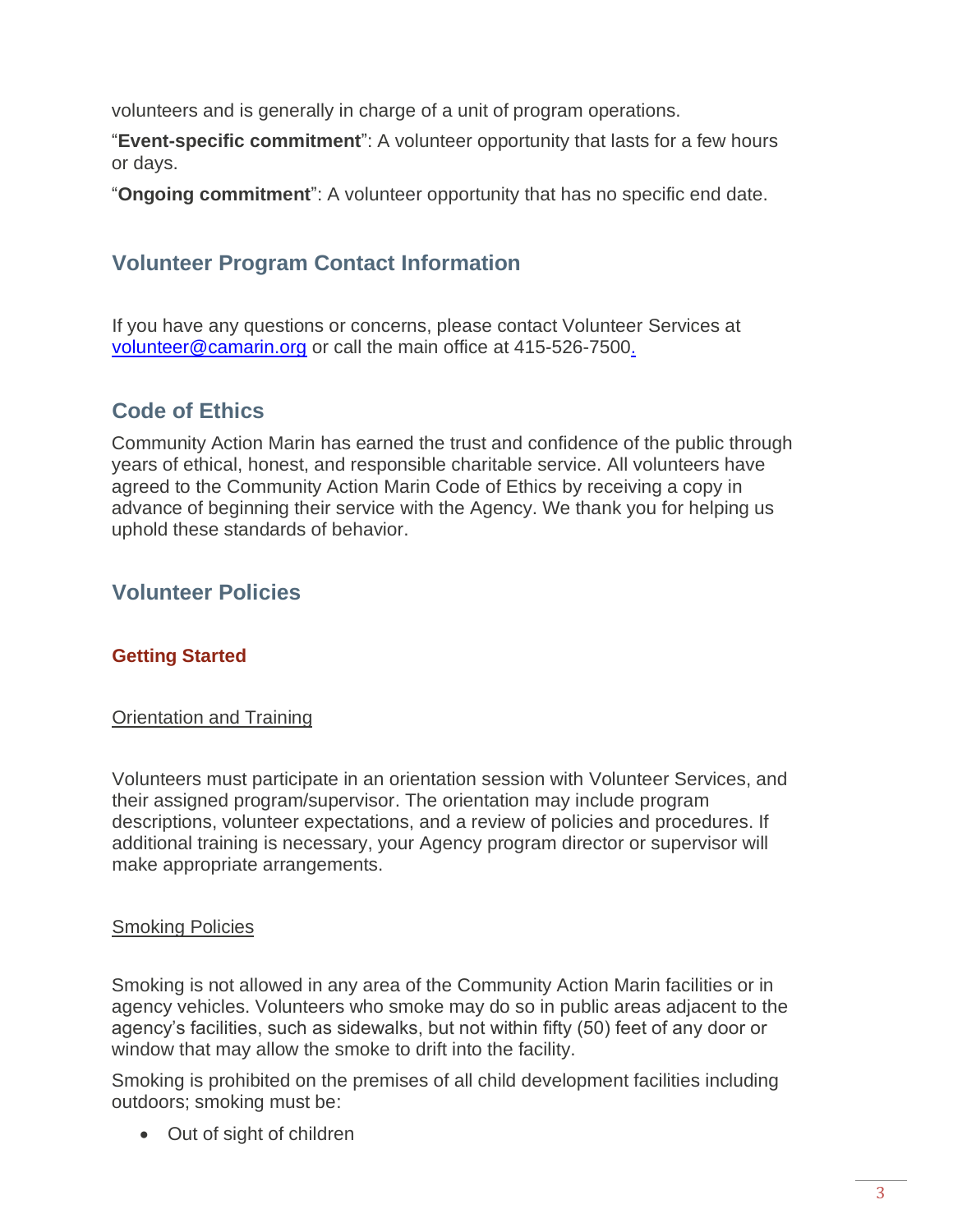• Away from areas normally frequented by children

### **Security**

Report any suspicious persons or activities to the police. Secure your desk and/or your work site at the end of your shift or when called away from your work area for an extended length of time and do not leave valuable and/or personal articles that may be accessible in or around your workstation.

Volunteer vehicles may be parked in designated areas if space permits. The Agency is not responsible for any loss or damage to a volunteer's vehicle(s) or contents while parked on Agency property.

#### Expense Reimbursement

The Agency reimburses volunteers for all previously approved Agency expenses as authorized by the Chief Executive Officer or designated Agency contact. In the event of a reimbursable expense, vouchers and receipts should be kept for verifying expenses made on behalf of Agency business.

### **Performing Your Commitment**

#### Reporting Attendance

It is important that volunteers have a record of the amount of time served with Community Action Marin. All volunteers should track their hours, so their time commitments can be recorded in internal Agency databases. You should record your time on the at [http://camarin.org/volunteer-report/.](http://camarin.org/volunteer-report/) Record your time at the end of each day or no later than the end of each week.

Volunteers who cannot report for their assignment(s) should notify their Agency supervisors at least 24 hours prior to their commitment.

#### Personal Dress Standards

Volunteers are expected to wear clothing appropriate for the nature of our business and the type of work performed. Clothing should be neat, clean, and tasteful. Avoid clothing that can create a safety hazard.

#### Interacting with Clients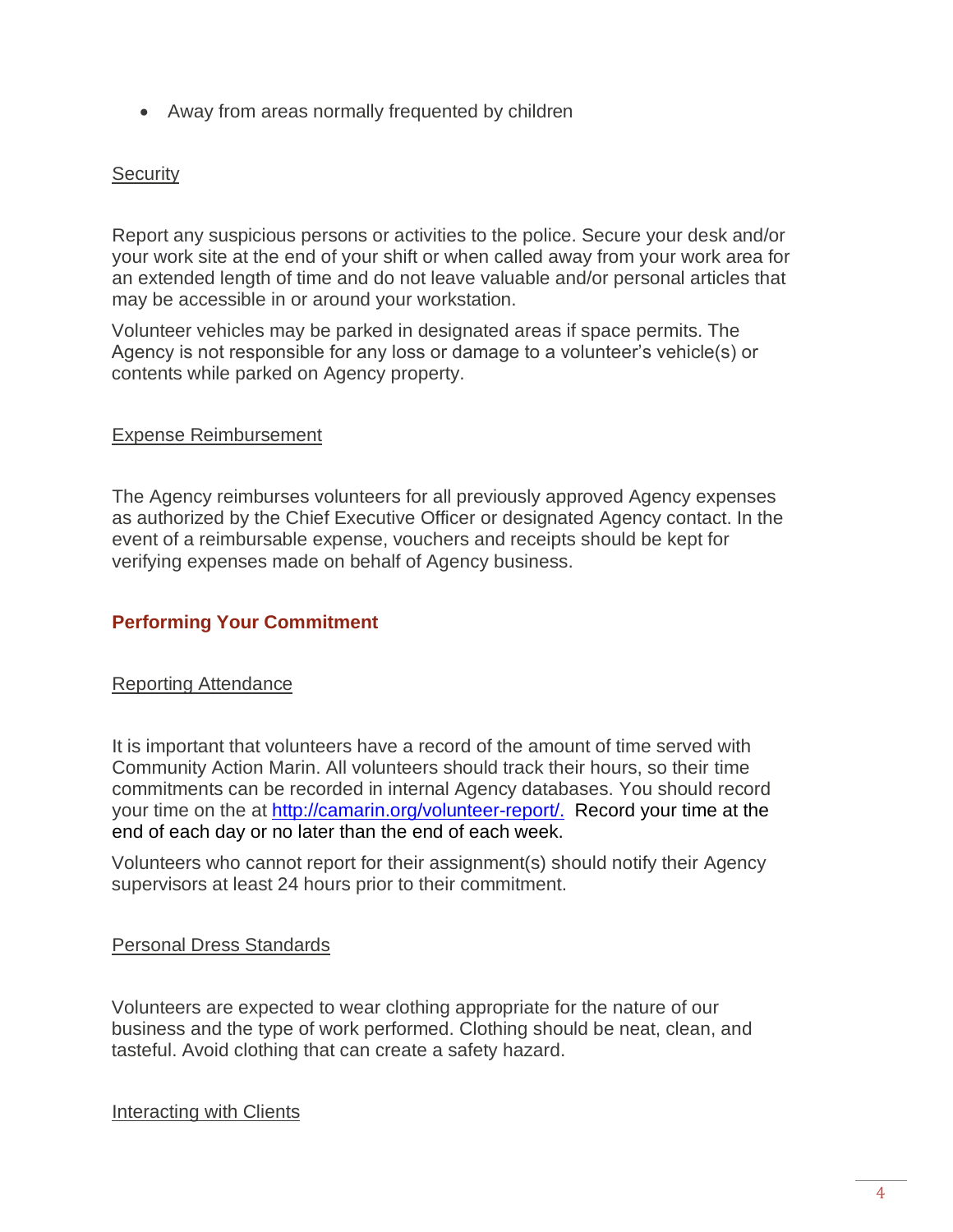Volunteers who are client-facing are expected to be polite, courteous, respectful, and attentive to every client. When a situation arises where the volunteer does not feel comfortable or capable of handling a situation, the Agency supervisor should be contacted.

### Agency Property

All Agency computers, mobile devices, email, Internet access accounts, software, and telephone and voice-mail systems are Agency property and are to be used for business processes only.

Any data collected, downloaded and/or created on Agency computers (e.g., work product or investment information) is the exclusive property of Community Action Marin and may not be copied or transmitted to any outside party or used for any purpose not directly related to the business of the Agency.

#### Driving and Vehicle Policy

Volunteers who are required to drive their own vehicle or an Agency-owned vehicle on Agency business will need to show proof of current, valid licenses and current effective insurance coverage prior to the first day of their volunteer assignment and/or first day of driving duties.

Volunteers who are required to drive as a part of their assignment must sign a Motor Vehicle Record Release Authorization and report any traffic incident or violation received during their volunteer service. Positions which require special driver's licenses (ex. Bus Driver) may have additional licensing and health screening requirements.

The Agency may transfer to an alternative position, suspend, or terminate a volunteer's assignment whose license is revoked, or who fails to maintain personal automobile insurance coverage or who has been determined to be uninsurable by the Agency's insurance carrier if that person's job duties include driving their own or an Agency vehicle.

The Agency will not reimburse volunteers for any type of ticket that the volunteer may get while driving on Agency business. These include parking tickets, moving violations, speeding tickets, etc. This applies to volunteers driving Agency vehicles as well as personal vehicles.

Volunteers who are required to drive will not talk on, text, or otherwise use their cellphones while driving for Community Action Marin, in compliance with applicable California laws.

Community Action Marin's insurance policy provides secondary coverage only; the individual's insurance policy is the primary insurance coverage. Agency policy will only cover any excess liability above and beyond that which is covered by the volunteer's policy.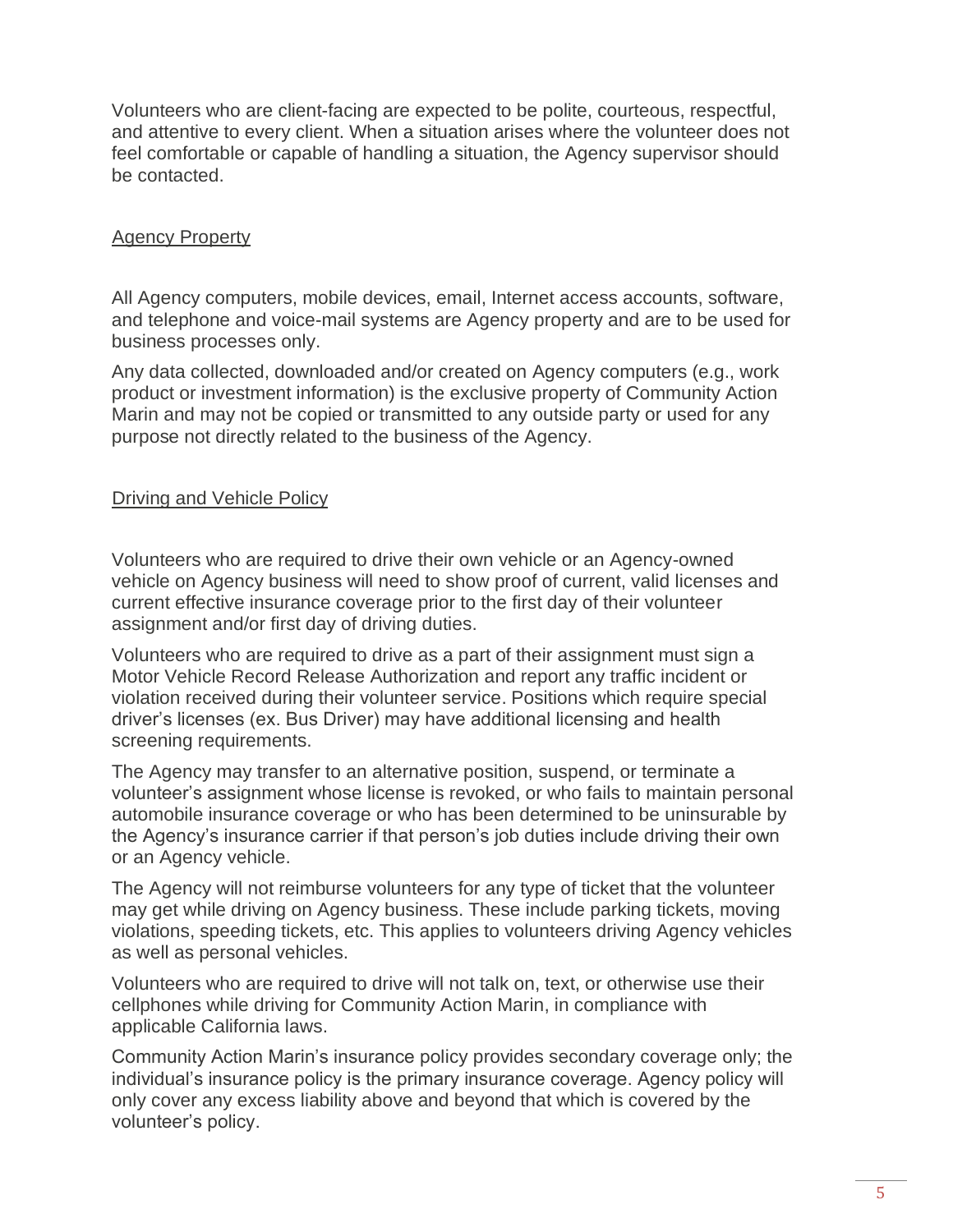## **Organizational Responsibilities**

#### Reasonable Accommodation

To comply with applicable laws, the Agency will make reasonable accommodations for any volunteer who requires an accommodation. Notify your Agency supervisor to make appropriate arrangements.

#### Harassment Prevention

Community Action Marin is committed to providing a work environment free of harassment and discrimination. The Agency strictly prohibits discrimination and harassment based on any protected characteristics, including sex (including pregnancy, childbirth, breastfeeding or related medical conditions), race, religion (including religious dress and grooming practices), color, gender (including gender identity and gender expression), national origin (including language use restrictions and possession of a driver's license issued under Vehicle Code Section 12801.9), ancestry, physical or mental disability, medical condition, genetic information, marital status, registered domestic partner status, age, sexual orientation, military and veteran status or any other basis protected by federal, state or local law or ordinance or regulation.

The Agency's policy prohibiting harassment applies to all persons involved in the operation of Community Action Marin. Prohibited harassment includes, but is not limited to, unwelcomed and/or negative verbal comments or nonverbal displays such as jokes, slurs, offensive or obscene photographs, gestures, or physical contact.

We ask volunteers to understand the importance equity, inclusion and diversity play in our work.

#### **Confidentiality**

All information and records containing medical, contact, and financial information about individuals, families, clients, vendors, and community members associated with Community Action Marin be kept completely confidential. Information given by clients to an Agency volunteer is confidential and in the absence of a written waiver, may only be disclosed to an agency employee or volunteer who needs such information to provide proper service to the client or for purpose of supervising or evaluating the provision of such services.

Agency volunteers may also be privy to information that is considered confidential. This may include information about staff members, parents, children, proposed program plans, strategies for program implementation, and relationships with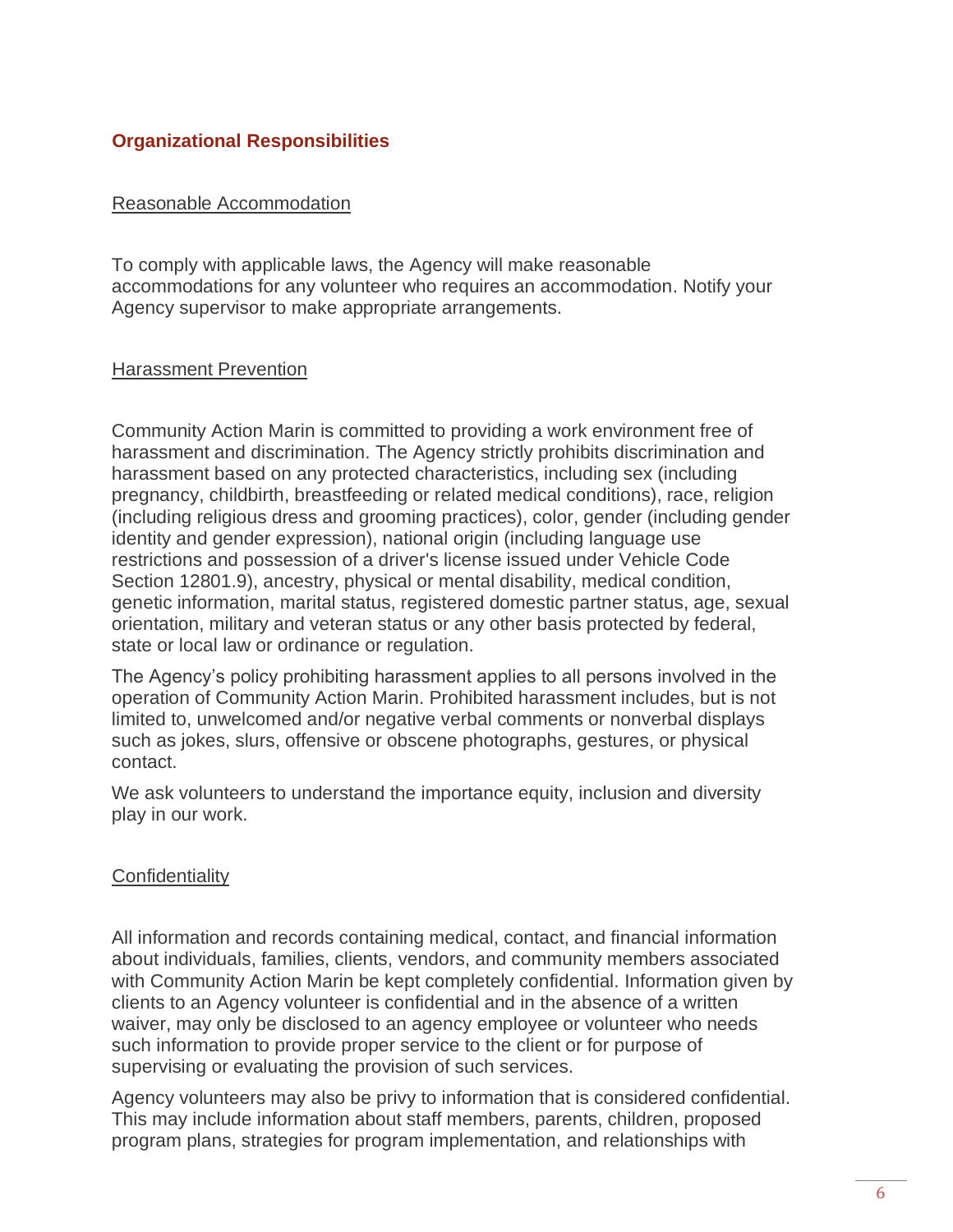community members or other organizations.

All Agency volunteers are expected to understand and comply with this Confidentiality Agreement.

## Health and Safety

Community Action Marin will work to provide a safe place to work and expects volunteers to develop and exercise safe work habits. Submit any suggestions for accident prevention to your Agency supervisor. All volunteers must agree to the following:

- I will report any and all accidents, near misses and injuries to my supervisor, no matter how slight.
- I will report any updates of my criminal history to the Agency when working with children or onsite a childcare facility.
- I will cooperate and assist in any investigation of accidents to identify the cause and to prevent reoccurrence.
- I will promptly report to my supervisor all unsafe acts, practices, or conditions that I observe.
- I will become familiar with and observe safe work procedures.
- I will keep my work area clean and orderly at all times.
- I will inspect all equipment prior to use and report any unsafe conditions to my Agency supervisor.
- I will smoke in authorized locations only.
- I will not bring onto the job premises any weapons or ammunition of any kind, intoxicating liquor, or illegal drugs.
- I will not come to work under the influence of alcohol or illegal drugs.

The Agency will inform affected volunteers of any known exposure to a chemical known to cause cancer or reproductive toxicity.

### Media Policy

The Chief Executive Officer (CEO) is the spokesperson for the Agency. Under no circumstances are volunteers to represent any matters that affect the Agency with the media without prior approval of the CEO or the CEO's designated contact.

Volunteers who maintain personal social networking sites and/or blogs (for example, personal blogs, wikis, photo pages (e.g., Instagram, Snapchat), YouTube, Facebook, Twitter, LinkedIn, etc.) that contain postings about Community Action Marin (as opposed to Company-sponsored sites) are expected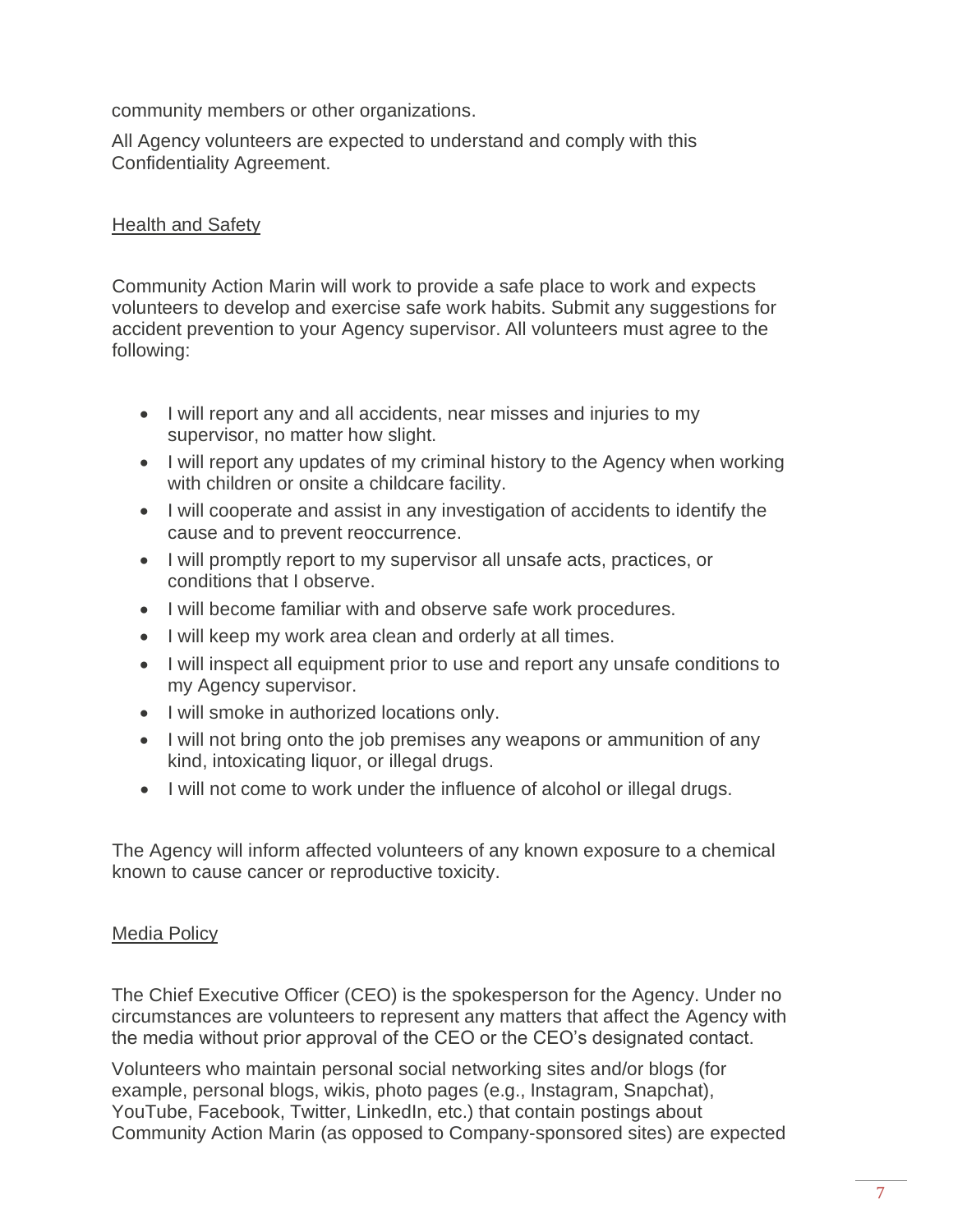to make it clear that what you say is representative of your views and opinions and not necessarily the views and opinions of the Agency.

## Open-Door Policy

At Community Action Marin we encourage all volunteers to resolve any workrelated concerns through its Open-Door policy, meaning that volunteers are more than welcome to discuss suggestions, issues, or questions.

Volunteers who need to report their concerns or incidents, please contact the following appropriate chain of command:

- 1. Your Agency supervisor
- 2. Volunteer Services
	- Report an incident or concern to [volunteer@camarin.org.](mailto:volunteer@camarin.org)
- 3. Human Resources
	- Submit a ticket regarding incident or concern to [hr@camarin.org.](mailto:hr@camarin.org)

### Emergency and Safety Procedures

In the event of any fire, electrical malfunction, or fumes, staff, volunteers, and children will evacuate the building immediately. Agency staff will inform you of your role, in the event of an emergency.

Notify your Agency supervisor or Volunteer Services in the event of any emergency or unusual incident.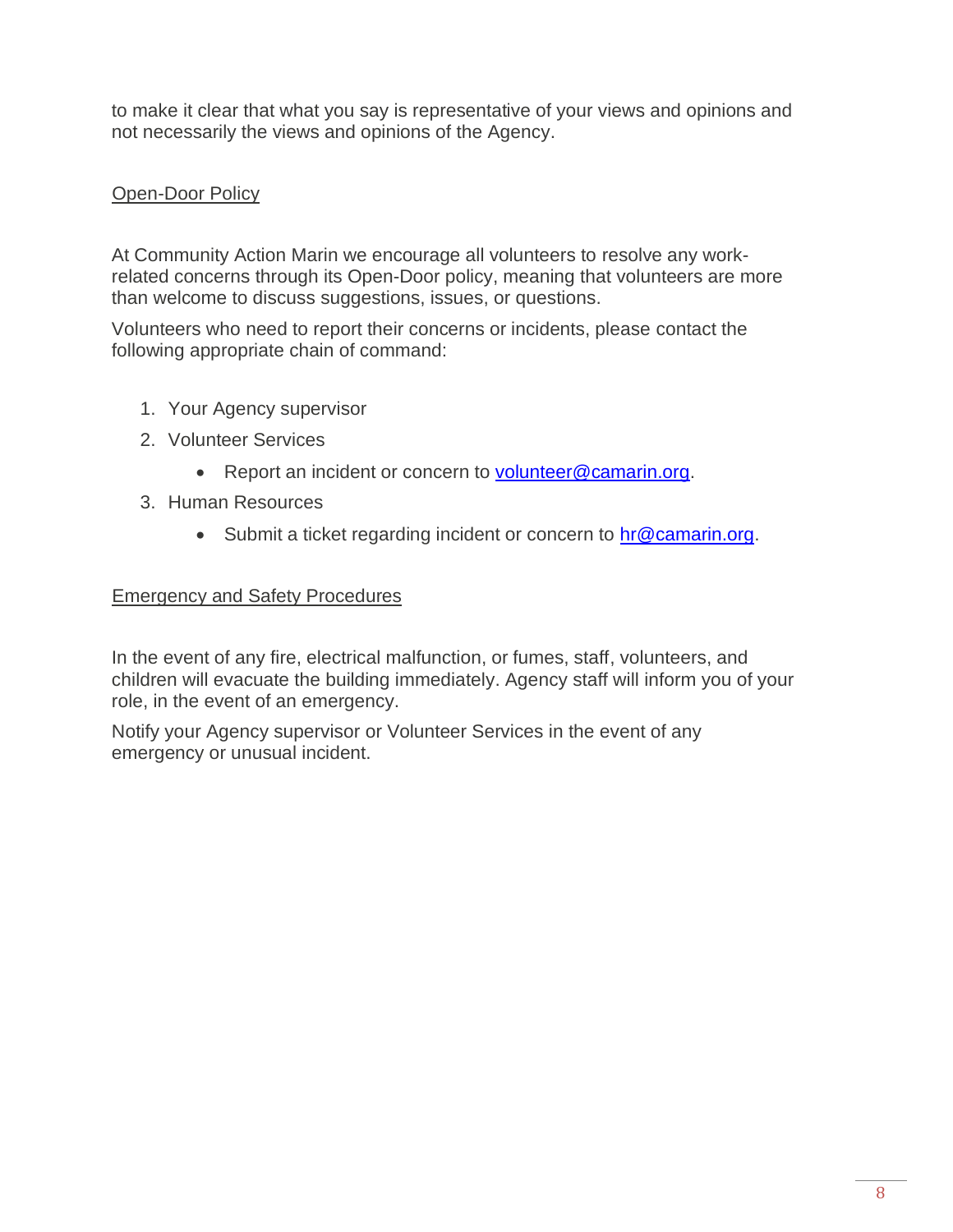## **Wrapping Up Your Commitment**

#### Voluntary Discontinuation

If at some point, the volunteer decides that they can no longer fulfill their role as a volunteer at Community Action Marin for whatever reason, reaches the natural conclusion of a volunteer assignment, or voluntarily resigns their volunteer commitment for another reason not specified, please follow the steps below:

- 1. Volunteer communicates with their Agency supervisor and/or volunteer services about ending their commitment(s) with Community Action Marin.
- 2. Volunteer completes the Volunteer Feedback Survey.
- 3. If requested, the Agency supervisor and/or contact may also conduct an exit interview.
- 4. Agency supervisor collects all Agency property from the volunteer.

#### Upholding Agency Standards

If a volunteer's performance deteriorates or corrective action is not adhered to, the Agency contact may provide a volunteer with a statement summarizing the specific problem(s) that warranted involuntary commitment completion. Potential reasons for your commitment to be involuntarily discontinued include, but not limited to:

- Failure to adhere to volunteer policies and procedures.
- On duty personal conduct which would be detrimental to the organization, including any breach of confidence.
- Off duty personal conduct which would adversely affect the organization.
- Reporting to any event under the influence of drugs or alcohol.
- Theft of property or funds.